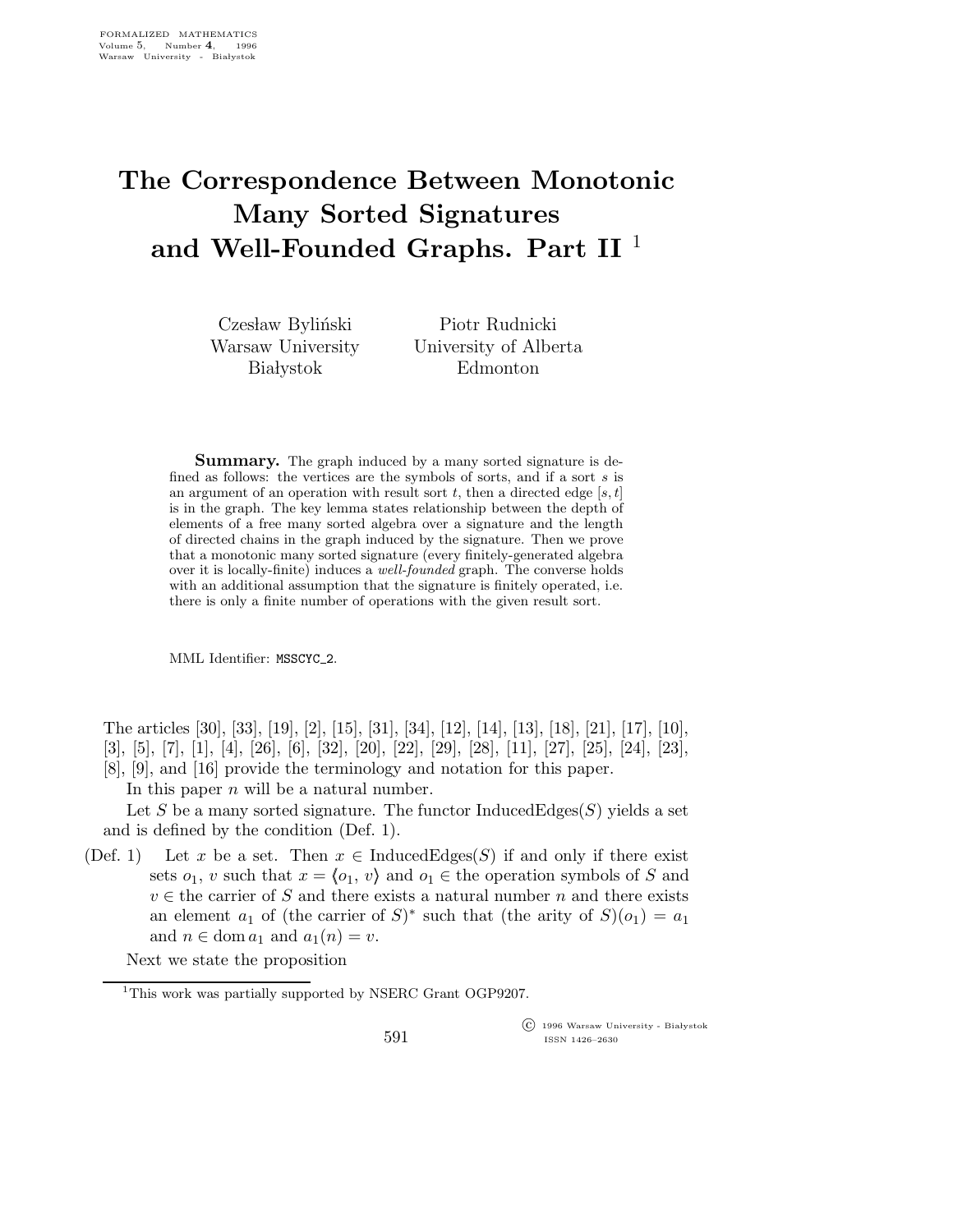(1) For every many sorted signature S holds InducedEdges(S)  $\subseteq$  [: the operation symbols of  $S$ , the carrier of  $S$ !

Let S be a many sorted signature. The functor InducedSource $(S)$  yields a function from InducedEdges $(S)$  into the carrier of S and is defined as follows:

(Def. 2) For every set e such that  $e \in \text{InducedEdges}(S)$  holds (InducedSource(S))  $(e) = e_2.$ 

The functor InducedTarget(S) yielding a function from InducedEdges(S) into the carrier of  $S$  is defined by:

(Def. 3) For every set e such that  $e \in \text{InducedEdges}(S)$  holds (InducedTarget(S))  $(e) =$  (the result sort of  $S(e_1)$ ).

Let S be a non empty many sorted signature. The functor InducedGraph $(S)$ yields a graph and is defined by:

(Def. 4) InducedGraph(S) =  $\langle$  the carrier of S, InducedEdges(S), InducedSource  $(S)$ , InducedTarget $(S)$ ).

One can prove the following propositions:

- $(2)$  Let S be a non void non empty many sorted signature, and let X be a non-empty many sorted set indexed by the carrier of  $S$ , and let  $v$  be a sort symbol of S, and given n. Suppose  $1 \leq n$ . Then there exists an element t of (the sorts of  $Free(X)(v)$  such that  $depth(t) = n$  if and only if there exists a directed chain c of InducedGraph(S) such that len  $c = n$ and  $(\text{vertex-seq}(c))(\text{len } c + 1) = v.$
- (3) For every void non empty many sorted signature  $S$  holds  $S$  is monotonic iff Induced $Graph(S)$  is well-founded.
- (4) For every non void non empty many sorted signature  $S$  such that  $S$  is monotonic holds  $InducedGraph(S)$  is well-founded.
- $(5)$  Let S be a non void non empty many sorted signature and let X be a non-empty locally-finite many sorted set indexed by the carrier of S. Suppose S is finitely operated. Let n be a natural number and let  $v$  be a sort symbol of  $S$ . Then  $\{t : t \text{ ranges over elements of (the sorts of})\}$ Free $(X)(v)$ , depth $(t) \leq n$  is finite.
- (6) Let S be a non void non empty many sorted signature. If S is finitely operated and Induced $Graph(S)$  is well-founded, then S is monotonic.

## **REFERENCES**

- [1] Grzegorz Bancerek. Cartesian product of functions. Formalized Mathematics, 2(4):547– 552, 1991.
- [2] Grzegorz Bancerek. The fundamental properties of natural numbers. Formalized Mathematics,  $1(1):41-46$ , 1990.
- [3] Grzegorz Bancerek. Introduction to trees. Formalized Mathematics, 1(2):421–427, 1990.
- [4] Grzegorz Bancerek. Joining of decorated trees. Formalized Mathematics, 4(1):77–82, 1993.
- [5] Grzegorz Bancerek. König's lemma. Formalized Mathematics,  $2(3):397-402$ , 1991.
- [6] Grzegorz Bancerek. König's theorem. Formalized Mathematics, 1(3):589–593, 1990.